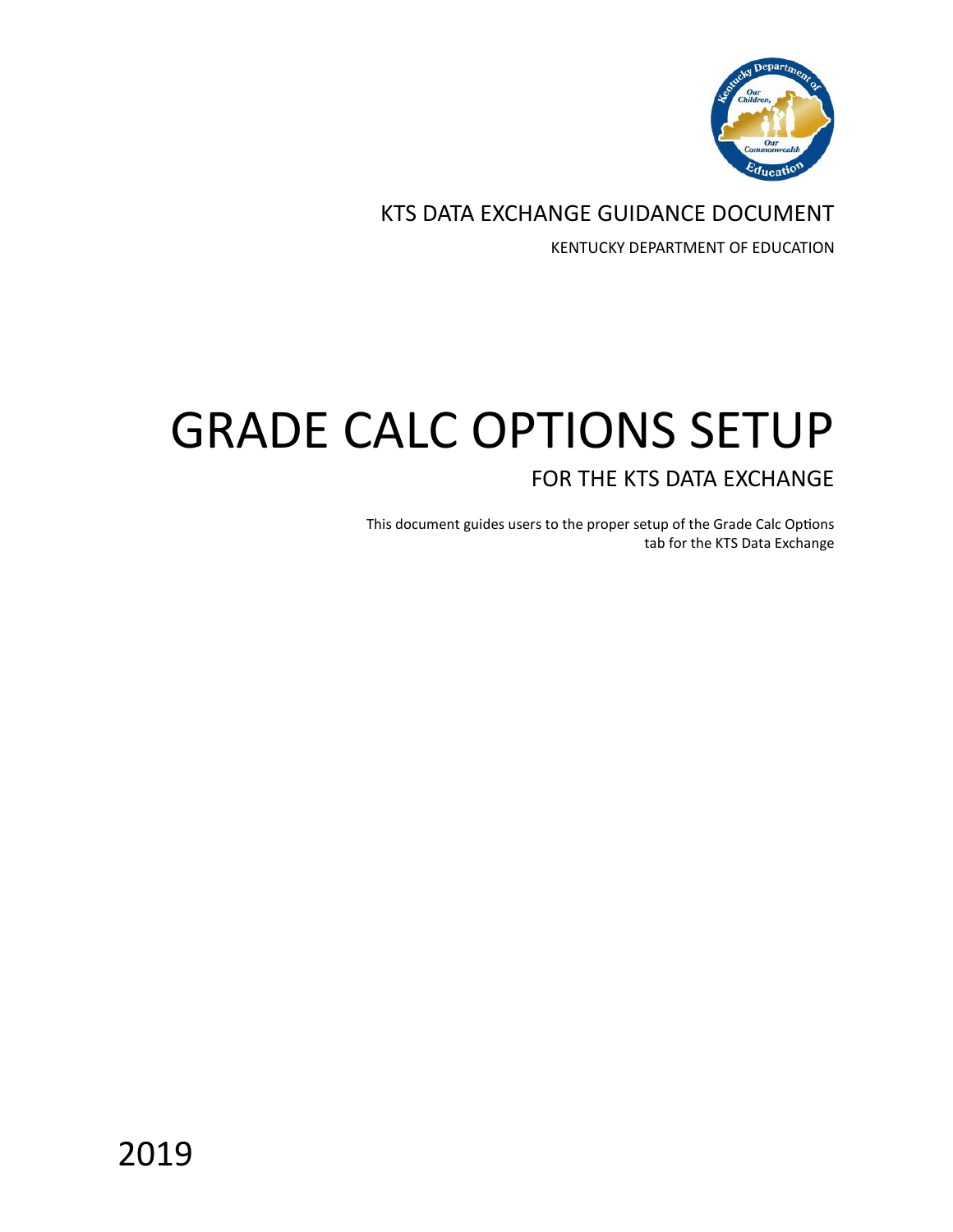## GRADE CALC OPTIONS TAB (COURSE-LEVEL)

### PATH: SCHEDULING > COURSE > GRADE CALC OPTIONS

The Grade Calculation Options determine how grades for the grading tasks calculate in the teacher's Grade Book.

NOTE: Before setting grades calculation options, Grading Tasks must be assigned to the Course. This is done from the Grading Tasks tab. See the KTS [Grading Tasks Setup Guide.](https://education.ky.gov/districts/tech/sis/Documents/KSIS-KTSGradingTask_Setup.pdf)

Be aware that any updates made to the Grading Tasks tab and/or the Grade Calc Options tab AFTER school has started may affect student's current grades.

|                     |      | 060112 Digital Literacy        |                      |                        |                                                                |                    |                                                                                                                                                                                                         |                              |                                                   |                                           |              |
|---------------------|------|--------------------------------|----------------------|------------------------|----------------------------------------------------------------|--------------------|---------------------------------------------------------------------------------------------------------------------------------------------------------------------------------------------------------|------------------------------|---------------------------------------------------|-------------------------------------------|--------------|
| Course              |      | Sections                       | <b>Grading Tasks</b> |                        | Standards                                                      | Categories         | <b>Grade Calc Options</b>                                                                                                                                                                               |                              |                                                   | <b>Course Rules</b>                       | Fees         |
| Save                | Copy |                                |                      |                        |                                                                |                    |                                                                                                                                                                                                         |                              |                                                   |                                           |              |
|                     |      |                                |                      |                        |                                                                |                    | Any changes made to grade calculation options in the Course will not be reflected in Campus Instruction until they are pushed. This could impact student grades.                                        |                              |                                                   |                                           |              |
| <b>Fill Options</b> |      |                                |                      |                        |                                                                | Filter: Type   All | $\backsim$                                                                                                                                                                                              | Term $\ $ All $\ $ $\vee$    | Task All                                          |                                           | $\checkmark$ |
| <b>Term</b>         |      | Schedule Standard/Grading Task |                      | Composite              |                                                                | Rollup             | <b>Calculation</b>                                                                                                                                                                                      |                              |                                                   |                                           |              |
| Q <sub>1</sub>      | Main | <b>CTE Term Grade</b>          |                      | П                      |                                                                |                    | Type<br>In Progress Grade<br>*Grading Scale<br><b>CTE Grading Scale</b><br>Weight Categories<br>Use Score's % Value<br>Limit Assignments to Last<br><b>Cumulative Grading Starting in</b>               |                              | $\checkmark$<br>$\sim$                            |                                           |              |
| Q <sub>1</sub>      | Main | <b>CTE Final Grade</b>         |                      |                        |                                                                |                    | <b>Type</b><br>In Progress Grade<br>*Grading Scale<br><b>CTE Grading Scale</b><br><b>Weight Categories</b><br>Use Score's % Value<br>Limit Assignments to Last<br><b>Cumulative Grading Starting in</b> |                              | $\checkmark$<br>$\vee$                            | A                                         |              |
| Q <sub>2</sub>      | Main | <b>CTE Term Grade</b>          |                      |                        |                                                                |                    | <b>Type</b><br>In Progress Grade<br>*Grading Scale<br><b>CTE Grading Scale</b><br><b>Weight Categories</b><br><b>Use Score's % Value</b><br>Limit Assignments to Last<br>Cumulative Grading Starting in |                              | $\checkmark$<br>$\checkmark$                      | Ð                                         |              |
| Q2                  | Main | <b>CTE Final Grade</b>         |                      | $\checkmark$<br>x<br>x | *Child Task/Standard<br>Q1 CTE Term Grade<br>Q2 CTE Term Grade |                    | Type<br>In Progress Grade<br>*Grading Scale<br><b>CTE Grading Scale</b>                                                                                                                                 | $\checkmark$<br>$\checkmark$ | $\sim$<br>$\vee$<br>*Weight<br>50.0000<br>50.0000 | A<br><b>Effective %</b><br>50.00<br>50.00 |              |
|                     |      |                                |                      | Add                    | <b>Lock Section Composites</b>                                 |                    |                                                                                                                                                                                                         |                              |                                                   |                                           |              |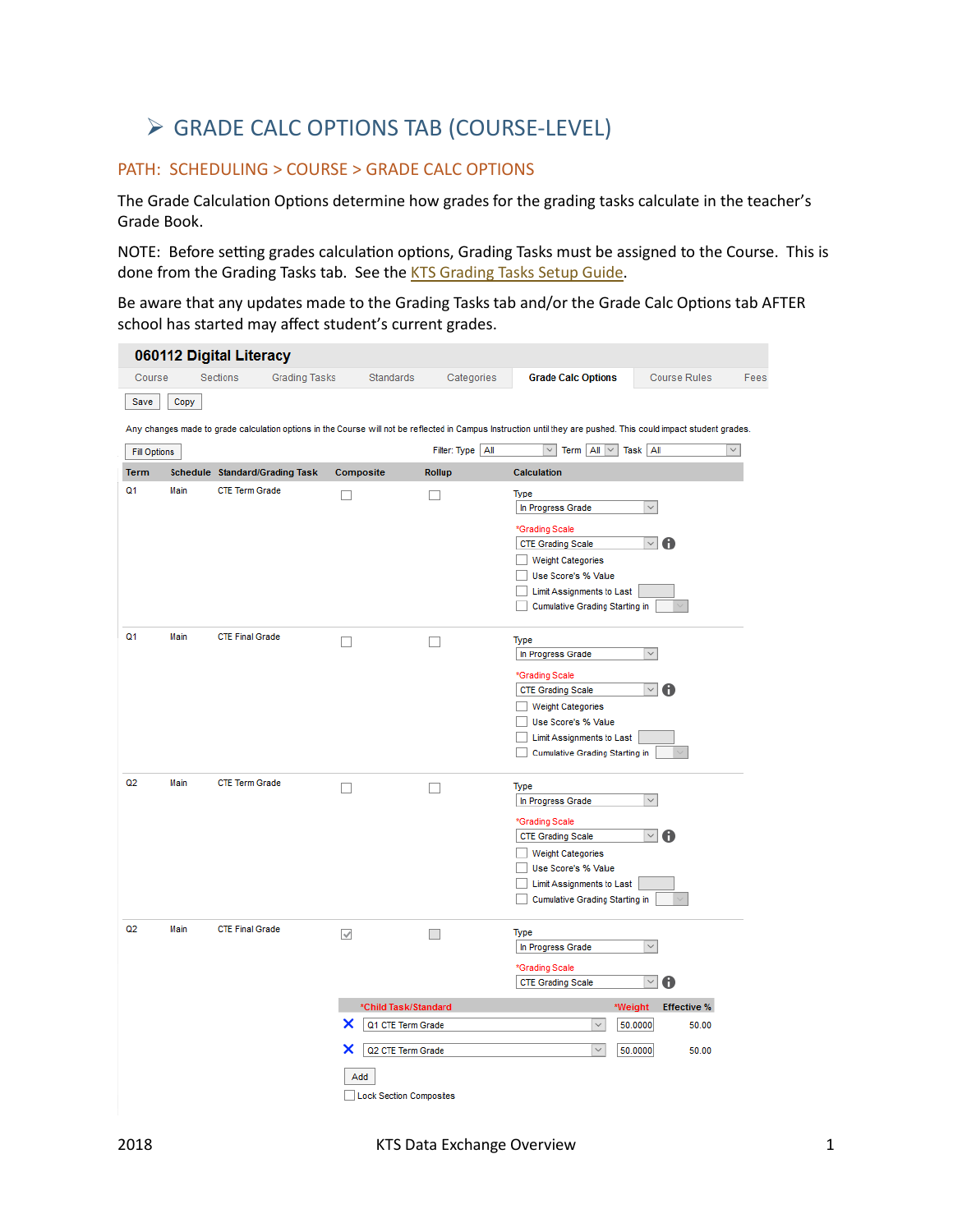### $\triangleright$  FILL AND FILTER OPTIONS

To apply a specific grading setup to multiple tasks, select **Fill Options**. From there, filter using the Type, Term and Task dropdown lists and select the Calculation Type and other options to apply to all tasks that fit the filter criteria. The below image is an example of how the Fill Grade Calc Options could be utilized. Select the OK button when satisfied with the selections.

### **Fill Grade Calc Options**

| $All \vee$<br>Term  <br>Task   All<br>Filter: Type<br>Αll<br>$\checkmark$ | $\checkmark$ |
|---------------------------------------------------------------------------|--------------|
| <b>Fill Calculation Type</b><br>$\checkmark$                              |              |
| In Progress Grade<br>*Grading Scale                                       |              |
| A<br><b>CTE Grading Scale</b>                                             |              |
| <b>Weight Categories</b>                                                  |              |
| <b>Use Score's % Value</b>                                                |              |
| <b>Limit Assignments to Last</b>                                          |              |
| <b>Cumulative Grading Starting in</b>                                     |              |
|                                                                           | OK<br>Cancel |

### $\triangleright$  COMPOSITE GRADING

For grading tasks that are calculated together with other grading tasks to have a composite grade (i.e. CTE Final Grade), mark the Composite checkbox. This displays a Child Task/Standard editor within the grading tasks window where the Grading Tasks can be set to properly calculate the composite grading.

- If Composite Grading is set at the course level and **is not** locked, Grade Book adheres to the section level Composite Grading setup (set by the teacher).
- If Composite Grading is set at the course level and **is** locked, Grade Book adheres the course level Composite Grading setup.

In the example below, the CTE Final Grade is marked as Composite and combines the student's Quarter 1 and Quarter 2 grades together. Each of the quarter CTE Term Grade grades are worth 50% of the CTE Final Grade.

| Q <sub>2</sub> | Main | <b>CTE Final Grade</b> | $\checkmark$                                                    | Type<br>In Progress Grade<br>$\checkmark$         |
|----------------|------|------------------------|-----------------------------------------------------------------|---------------------------------------------------|
|                |      |                        |                                                                 | *Grading Scale<br>∐ €<br><b>CTE Grading Scale</b> |
|                |      |                        | *Child Task/Standard                                            | <b>Effective %</b><br>*Weight                     |
|                |      |                        | ×<br>Q1 CTE Term Grade                                          | 50.0000<br>50.00<br>$\checkmark$<br>50.00         |
|                |      |                        | ×<br>Q2 CTE Term Grade<br>Add<br><b>Lock Section Composites</b> | 50.0000<br>$\checkmark$                           |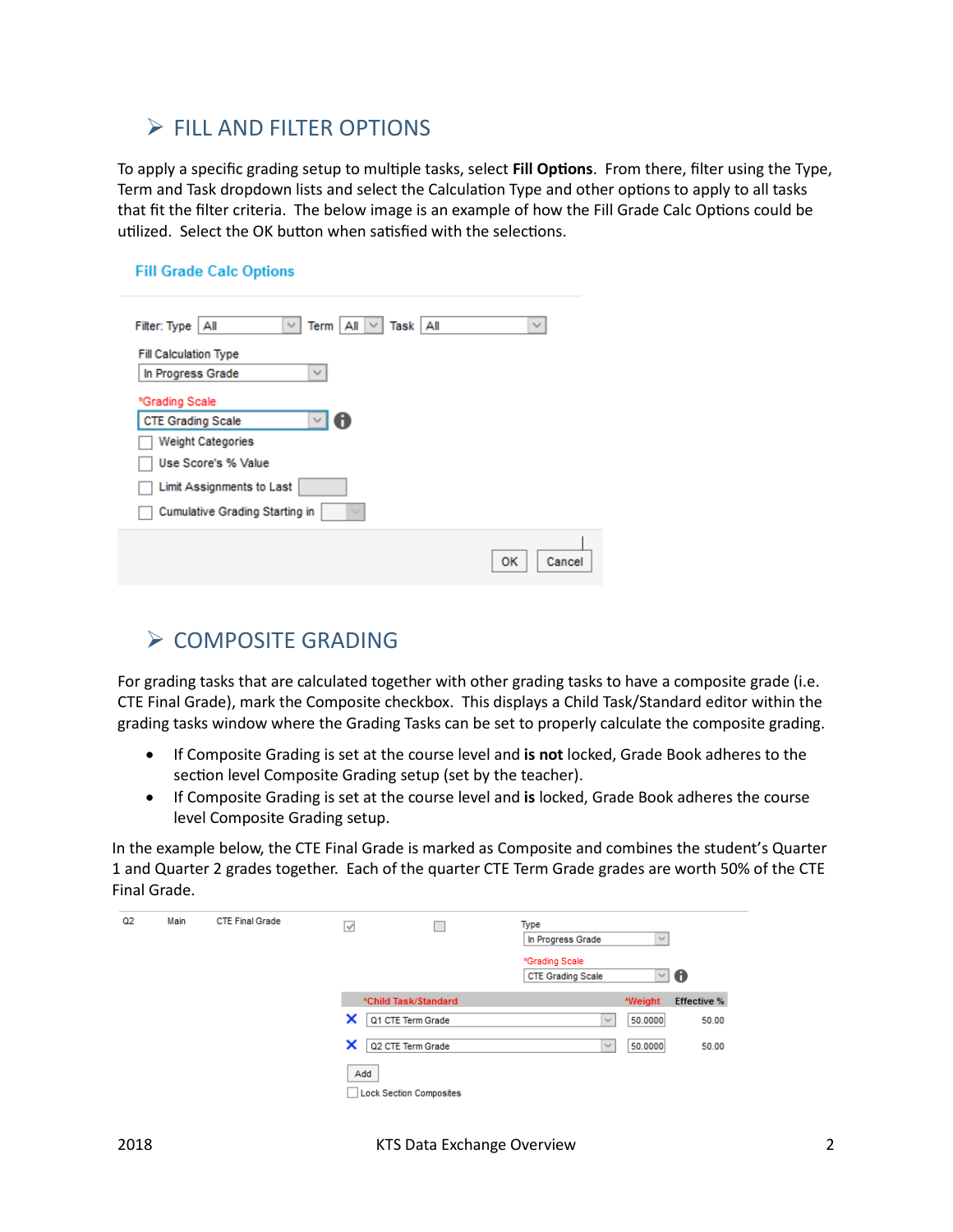NOTE the following:

- Grading Tasks need to be assigned to the Course BEFORE attempting to set up the Grade Calc Options.
- Active Terms need to be set properly BEFORE setting the composite grade.
- The Weight field value can be entered as a decimal or as a whole number, but the total Effective Percentage of all of the child tasks entered here cannot be more than 100%.
- A task can only be selected once. Previously chosen tasks will display in gray and cannot be chosen again.

#### ASSIGN A COMPOSITE GRADE CALCULATION

- 1. Locate the Grading Task to set as a Composite.
- 2. Mark the **Composite** checkbox. The **Child Task/Standard** editor displays.
- 3. Select the grading tasks that are to be used in the composite calculation.
- 4. Enter the **Weight** value for each of the child tasks.
- 5. If desired, mark the **Lock Composites** checkbox. When this is marked, teachers would not be able to modify the composite grading setup (add more child tasks or change entered weight values), even if they have the tool rights to modify composites grading information.

#### ROLLUP GRADE CALCULATION

This feature is not utilized in the Kentucky Tech Systems Infinite Campus database.

### IMPORTANT: PUSH CHANGES TO SECTIONS

#### PATH: SCHEDULING > COURSE

When changes have been made to either the Grade Calc Options or the Composite Grading, those changes must be pushed out to the sections. If the changes are not pushed to the sections, the modifications that were just made will not reflect in the teacher's Grade Book.

Go to the Course tab. You should see a notification with a red exclamation, stating that "Pending grading setup changes are ready to be pushed to sections".



Click on the Push to Sections button.

The course data to be pushed will be checked, and a list of sections that will be effected by the push will also be listed. Click the Push button to complete the process.

You will receive a notification after the "Push" has been complete.